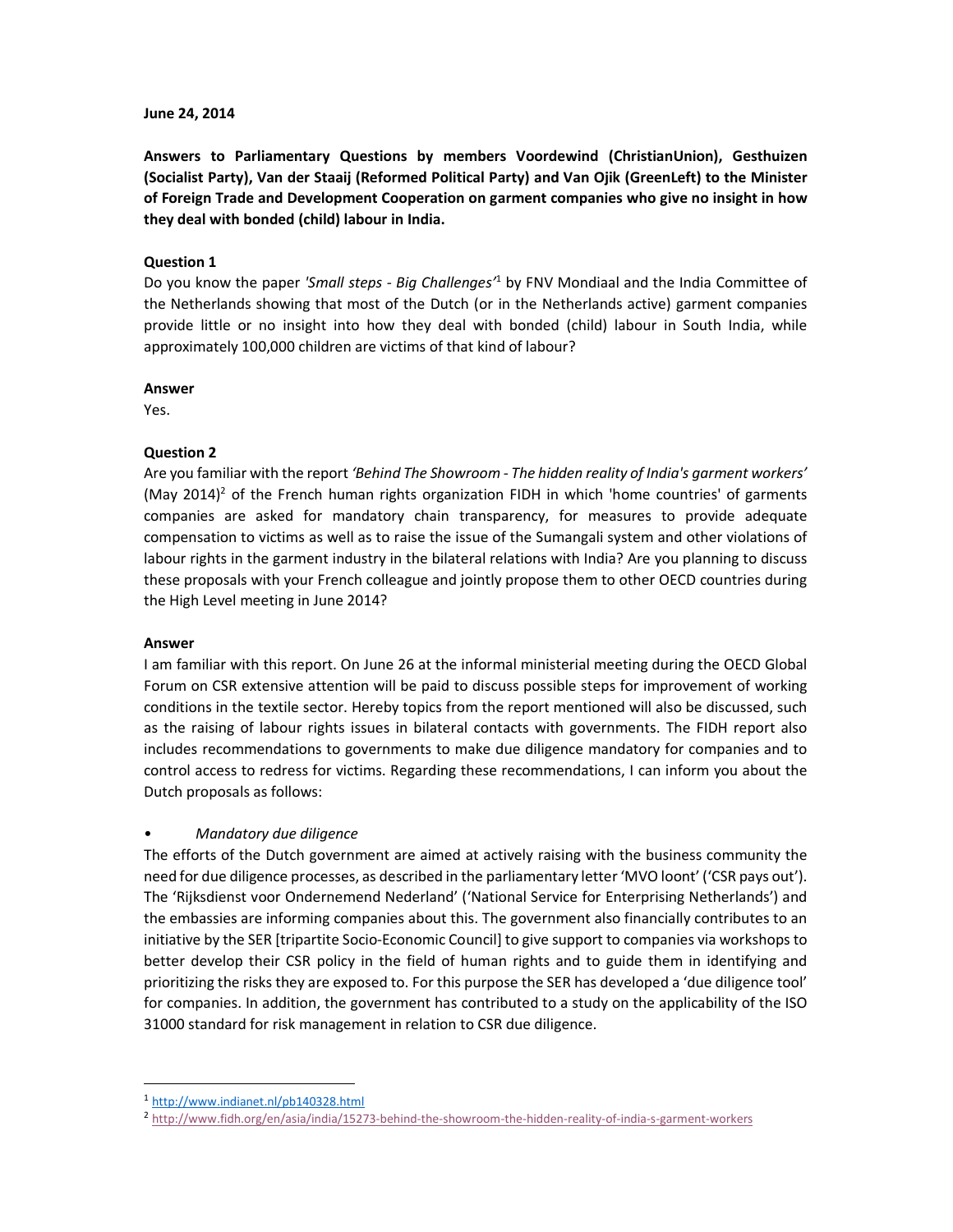# • *Redress for victims*

The rules of international private law implicate that a dispute on damage is assessed on the basis of the law of the country where the damage occurred. Victims of violations of fundamental rights can address in some cases a Dutch parent company or foreign subsidiary directly before the Dutch court. For an explanation, I refer to the answers to parliamentary questions on the national action plan for business and human rights, sent on March 3, 2014 to the Parliament (26 485, No. 176).

Non-judicial mechanisms may contribute to a faster, potentially more effective, and more direct redress for victims. The government is committed to strengthen non-judicial remedy mechanisms, including with subsidies to SOMO and ACCESS Facility. Topics related to the functioning of the various National Contact Points OECD Guidelines (NCP), such as redress for victims, will be discussed at the NCP annual meeting held on 24 and 25 June, prior to the OECD Global Forum.

# **Question 3**

Are you willing to ask the companies, mentioned in *'Small Steps - Big Challenges'* - in particular the Dutch garment companies - how they will implement their due diligence while purchasing garments from South India, especially their approach to possible forms of exploitation and bonded (child) labour? Are you willing to ask them to report about that publicly?

# **Answer**

Within the working groups for the framework of the Action Plan was agreed to be transparent in the same way as it is done within the Bangladesh Security Accord. This implies that on an aggregate level companies provide insight into the production data required for the working group or project(s), to create a real picture about the supply chain, the problems and the progress achieved. Information that can link factories to individual companies or information about purchasing volumes is not included here. The trade associations do inform their members, including the companies listed in the report, regularly on subjects within the framework of the Action Plan, such as transparency, the progress of the working groups and the call to participate in one or more of the working groups. I endorse the importance of these issues and will discuss with the trade associations on how I can strengthen this message.

# **Question 4**

Are you also willing to urge garment companies active in The Netherlands to participate in the working group "bonded labour" in the framework of the Plan of Action of the Dutch textile and garment sector?

## **Answer**

Yes. I am in consultation with the trade associations VGT, Modint and Inretail how we can join hands to increase the involvement of the members in the textile working groups. See also question 3.

## **Question 5**

Are there any Dutch garment companies mentioned in the report that are using funding and other forms of support from the government? If so, what are the consequences of lack of transparency and due diligence in this serious issue – in fact non-compliance with the OECD Guidelines - for this government support?